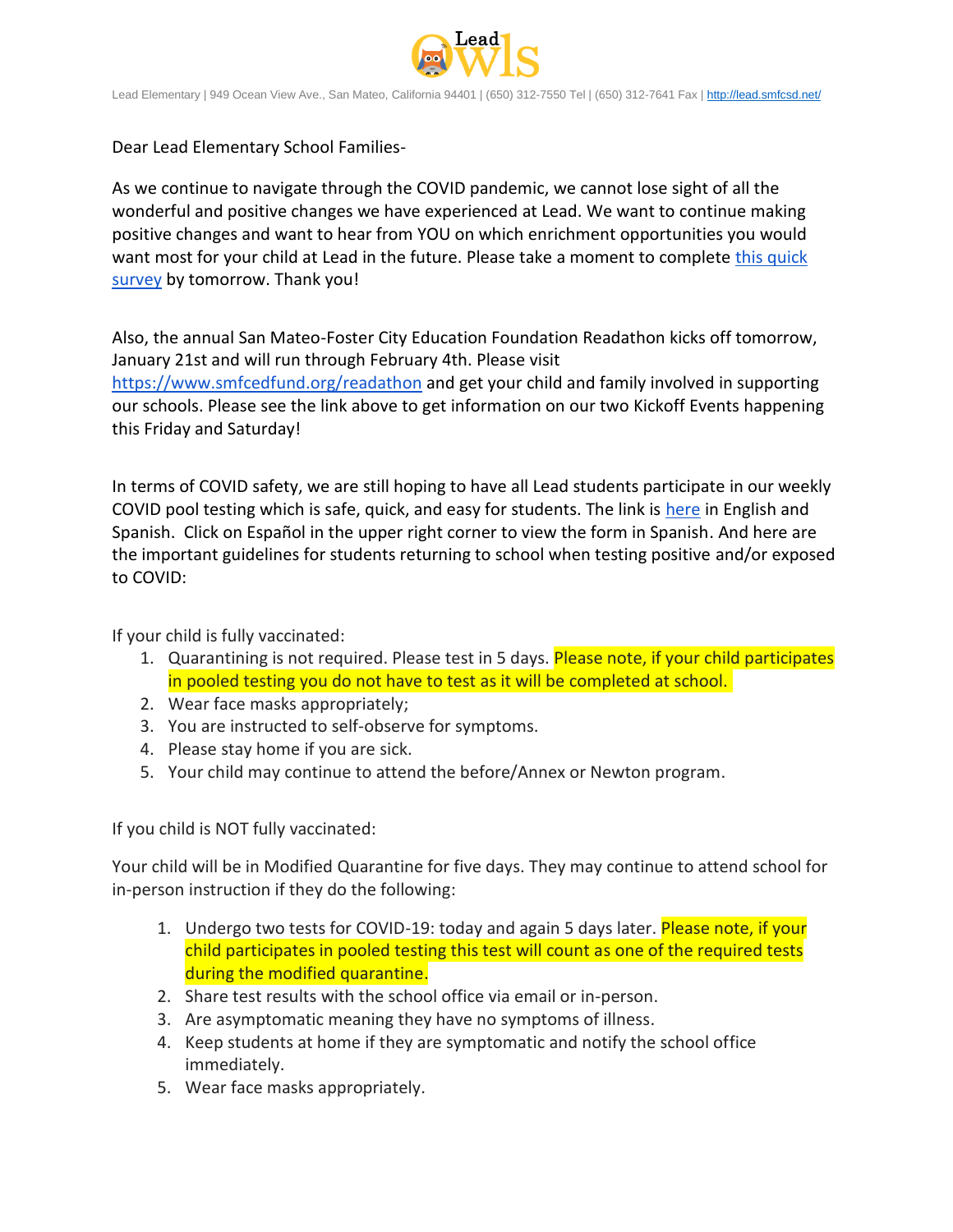

Lead Elementary | 949 Ocean View Ave., San Mateo, California 94401 | (650) 312-7550 Tel | (650) 312-7641 Fax [| http://lead.smfcsd.net/](http://lead.smfcsd.net/)

- 6. Continue to quarantine for all extracurricular activities at school, including sports, after school care, and other activities within the community setting. Your child may not participate in these activities until the quarantine period is over.
- 7. Your child may continue to attend the before/after school Annex or Newton program.

You can order free at home COVID tests (4) from [USPS by filling this out.](https://special.usps.com/testkits) Please stay updated on COVID policies by reading emails from our school district. For COVID testing dates and times, San Mateo County has a list of COVID Testing locations which can be found on their [COVID-19](https://www.smcgov.org/testing)  [Testing page.](https://www.smcgov.org/testing) And our district has testing including at Lead - see the January calendar [HERE.](https://drive.google.com/file/d/1tlz3IxjV39VXH90q2ljbJkXrmrv8ABV5/view?usp=sharing) Please remember that if your child is showing COVID-19 symptoms, please, keep them home. Get them tested as soon as possible.

Please see more information and upcoming important dates below in this week's newsletter.

## **Important Information**

**COVID Testing:** The school district will continue Pooled Testing, where students take COVID tests at school. If helpful, here are videos on YouTube that show how to take the rapid COVID-19 test, English version[:](https://youtu.be/yGbwl7uFPvY) https://youtu.be/ juFqYt25iI and Spanish version:

[https://youtu.be/yGbwl7uFPvY.](https://youtu.be/yGbwl7uFPvY) For more information on districts response to COVID cases, COVID dashboard updates, and recommendations from the county, visit our "Safe Return to [School"](http://www.smfcsd.net/en/covid-19-updates-resources/covid-19-updates.html) page.

**January Meals Menu:** Please [click HERE](https://drive.google.com/file/d/1w0U2Y1fY4mz4uFQH1Ruzq5o0fivbXrWj/view?usp=sharing) to see our district menu for student meals. **Annex Registration for 2022-23**: Families who are interested in Annex before and after school care for the 2022-2023 school year should register starting Monday, January 17th [online](https://www.ezchildtrack.com/SMFCSD/parent) [\(https://www.ezchildtrack.com/SMFCSD/parent\)](https://www.ezchildtrack.com/SMFCSD/parent). For more information, please see the [Annex](http://www.smfcsd.net/en/annex-afterschool/program-overview.html)  [webpage](http://www.smfcsd.net/en/annex-afterschool/program-overview.html) and our [Annex Registration Timeline.](http://www.smfcsd.net/en/assets/files/Communications/documents/annex/Registration%20Timeline%20Eng%20Span%202022-2023%20(2).pdf) Registration closes Friday, January 28th at 5pm. Questions? Please contact Claudia Calabrese in the Annex Department at (650)312-7231, ccalabrese@smfcsd.net.

**Playworks from Coach Thomas**: Playworks will start a new 2 week cycle of Classroom Game Time. We will focus on games to reinforce how Roshambo can and should be used for school yard conflicts. Junior Coaches will meet Wednesday for training and focus on Conflict Resolution and Assertiveness with Positive Language.

## **Upcoming Events**

**Friday, January 21st, 6:30-8:00pm** at the San Mateo (Main) Public Library at 55 W. 3rd Ave. You can wear your pajamas too! Enter through the Oak Room to the left of the Main Lobby Entrance. Please remember to wear your masks.